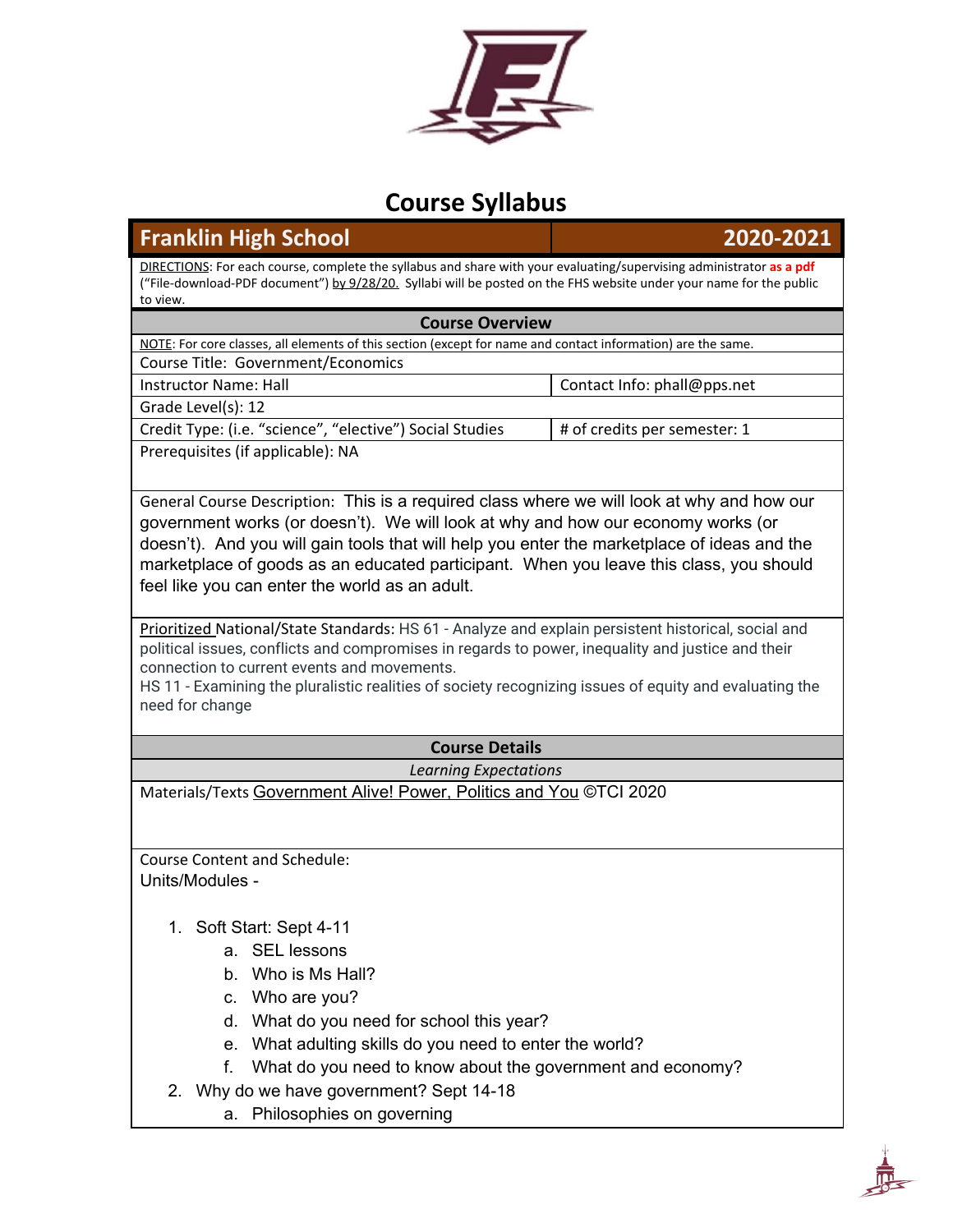- b. Comparative governments
- c. Creation of Oregon State Government (racist history)
	- i. The Oregon Initiative System
		- ii. History of initiative on ballot
	- iii. This year's ballot
- 3. Constitutional Convention Sept 21-25
	- a. The Constitution
	- b. Federalism
- 4. Elections Sept 28-Oct 2 (more?)
	- a. Political Spectrum and Political Parties
	- b. Electoral Process
	- c. Right to Vote
	- d. How to Vote
	- e. Voter Suppression
- 5. Changing the Constitution Oct 5-9
	- a. Amendments/Judicial Review
	- b. Civil War Amendments
		- i. Mass Incarceration
		- ii. History of police
	- c. Due Process and fairness in government
	- d. Equal Protection and discrimination
- 6. The Three Branches Oct 12-16
	- a. Congress
		- i. Census
		- ii. Gerrymandering
	- b. Presidency
	- c. Bureaucracy
	- d. Supreme Court
- 7. The Bill of Rights Oct 19-23
	- a. Freedom of Speech and Assembly
		- i. Protesting
	- b. Freedom of Religion
	- c. Right to Privacy
	- d. Protection of Accused
		- i. What if I am arrested?
- 8. Citizenship Oct 26-30,Nov 2-5
	- a. Civic Engagement
		- i. What does it mean to be involved?
	- b. Voting again
	- c. Civil Disobedience
		- i. When is breaking the law necessary for change? Or is it?
	- d. Immigration, How to become a citizen
- 9. What is Economics?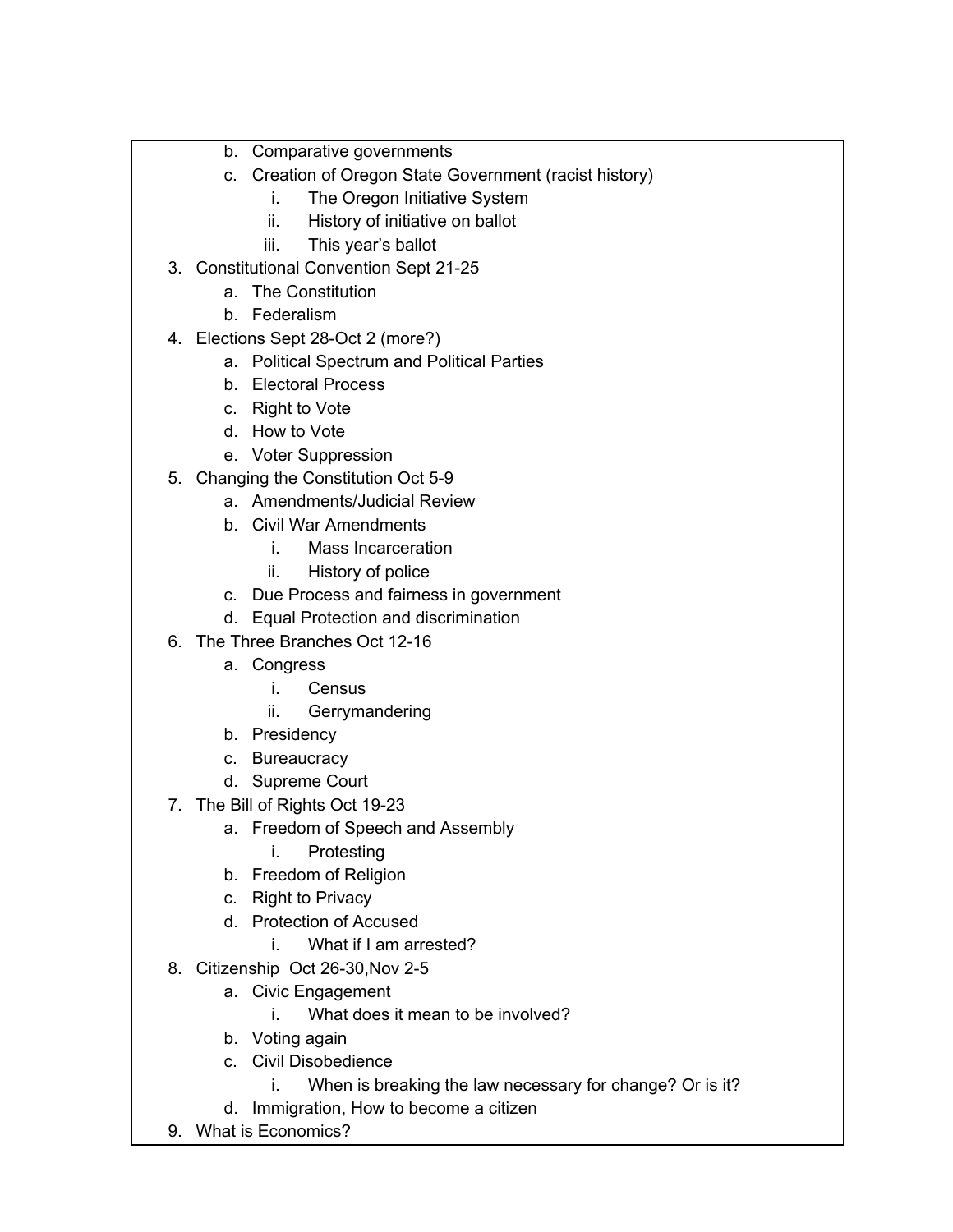- a. How did money become a thing?
- b. Economic Theory:
	- i. What is Socialism anyway? Who is Marx?
	- ii. Are we in late-stage Capitalism?
- 10. Economic Systems of the US and around the world
	- a. Health Care and Vaccines around the world
- 1. Government affecting economy/Fiscal Policy
	- a. Taxes How designed, what they pay for
	- b. What is Social Security? What is the Poverty Rate?
	- c. Taxes how to do
- 11. Supply and Demand
	- a. Why do things cost the way they do?
	- b. The wealth gap do rich people deserve to be rich?
- *12. Freakonomics/Behavioral Economics - extra credit only*
	- *a. Can we use incentives to study human behavior?*
- 13. Businesses and Firms
	- a. Create your own business
- 14. Credit and Loans
	- a. Monetary Policy
	- b. Different types of loans
	- c. Credit cards
	- d. Banking and Banks/Credit Unions
- 15. Stocks and Commodities Markets
	- a. Stock Market game
	- b. Investing and savings for retirement
- 16. Labor
	- a. What jobs earn and why
	- b. What is a living wage?
	- c. How to apply for a job
	- d. Labor Unions
- 17. Other Personal Finance
	- a. Insurance
	- b. Budgeting

Differentiation/accessibility strategies and supports (TAG, ELL, SpEd, other):

- Flexible grouping
- Depth and complexity extensions
- Role Plays
- Questioning strategies
- Peer critiques
- Think-pair-share
- Varied graphic organizers to support learning
- Making connections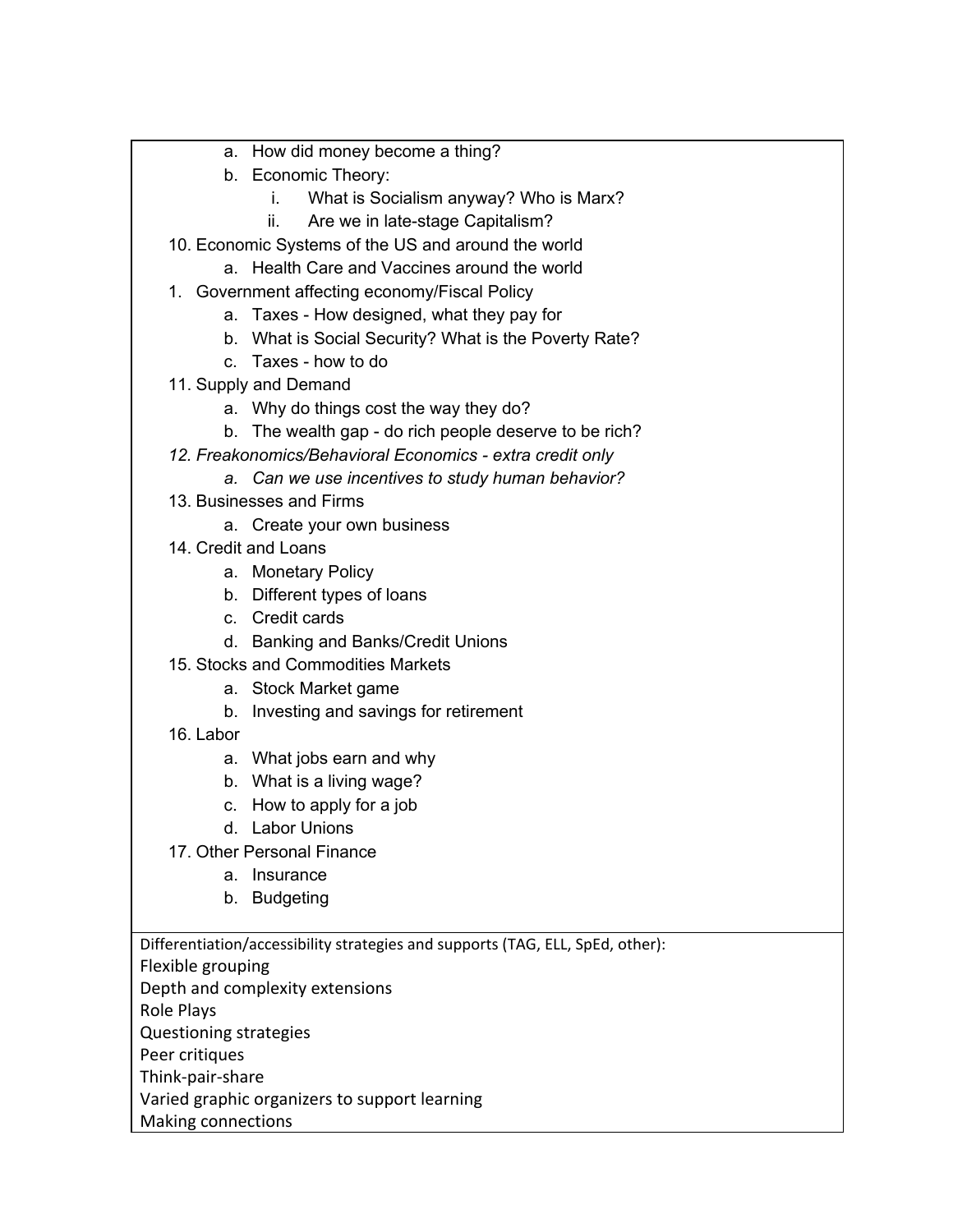Research extensions Varied writing prompts Skill based mini-lessons Jigsaw

Safety issues and requirements (if applicable): Students will behave in a safe and responsible manner while online in the "classroom" and in breakout rooms. Students will practice positive digital citizenship.

Classroom norms and expectations:

- 1. Do not make sexist, racist, classist, homophobic, transphobic or just plain mean comments in the class (including online discussions and chat)
- 2. Mics off in big group unless talking
	- a. Make sure we can't hear eating or background noises during class
- 3. Cameras on if you feel comfortable
- 4. If your camera is on (including video assignments) please make sure you have a top on
- 5. If you cannot make live class, check Canvas for activities and assignments.
- 6. Check Canvas every school day
- 7. Attendance will be taken over 24 hour period class, activities and assignments count. On asynchronous days make sure to fill out the asynchronous attendance form so that Ms. Hall can mark you present.
- 8. Late assignments are accepted, but deadlines for grading periods are set so that Ms Hall can enter grades on time (usually two days before my deadline).
- 9. During live class, use the chat feature or raise your hand to communicate with Ms Hall.
- 10. If Ms Hall is screen sharing or lecturing, a designated volunteer will watch the chat and tell Ms Hall any questions
- 11. During small group/breakout sessions, everyone has mic on and participates in discussion/writing
- 12. Outside of class time, reach Ms Hall using Remind or email
- 13. Ms Hall will be available for office hours and by appointment every week, check Canvas for times.
- 14. Any issues with tech or assignments contact Ms Hall for help
- 15. Assignments include both in class and outside of class, all included on Canvas

*Evidence of Course Completion*

Assessment of Progress and Achievement:

Assessments will be a combination of formative and summative. Formative assessments will be varied and allow students many ways to access materials and to demonstrate their understanding. Summative assessments will be done quarterly and allow students to show what they learn and understand.

Progress Reports/Report Cards (what a grade means):